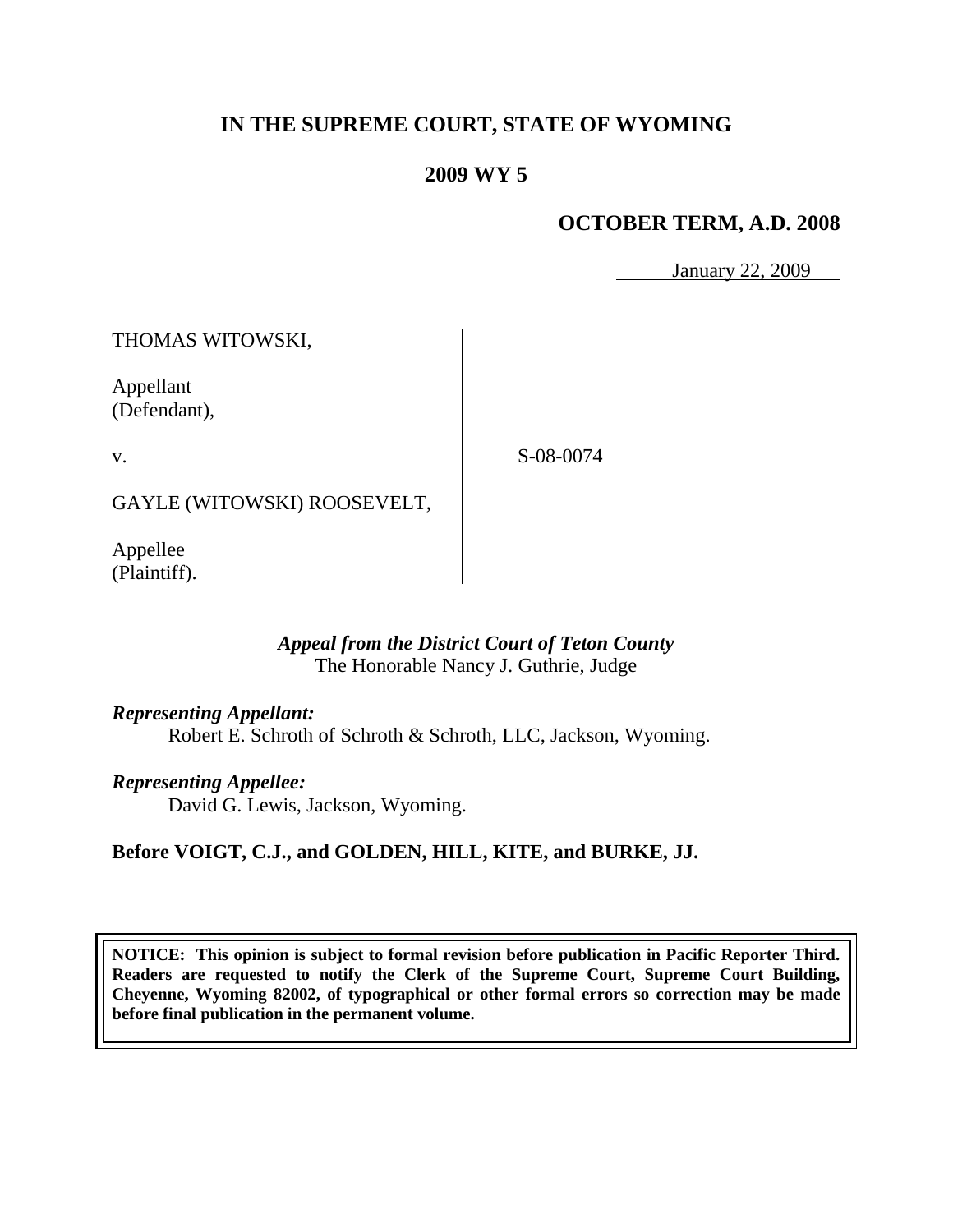#### **KITE, Justice.**

[¶1] The district court entered a series of orders enforcing a Virginia divorce decree by holding Thomas Witowski (Father) responsible to Gayle (Witowski) Roosevelt (Mother) for child support and one-half of their daughter's (Child) education and medical expenses. On appeal, Father maintains that the district court should not have given full faith and credit to the Virginia decree, should have modified the decree to terminate his child support obligation once Child reached the age of majority, and abused its discretion by considering Mother's evidence of Child's medical and education expenses and granting judgment in her favor based upon that evidence. We affirm.

#### **ISSUES**

[¶2] The issues on appeal are:

1. Whether the district court erred by giving full faith and credit to the Virginia divorce decree.

2. Whether the district court abused its discretion by denying Father's motion to modify the child support provision of the divorce decree.

3. Whether the district court abused its discretion by allowing Mother to introduce, at the December 12, 2005, hearing, evidence of some of Child's medical and education expenses that she did not timely provide to Father in discovery.

4. Whether the district court abused its discretion by admitting Mother's evidence at the October 8, 2007, hearing and awarding her reimbursement for additional education expenses.

#### **FACTS**

[¶3] The parties married in 1973, and Child was born in 1984. A Virginia court granted the parties a divorce on August 24, 1992. The divorce decree incorporated the parties' separation agreement which stated, in relevant part:

3. Child Support:

Husband shall pay to Wife the sum of Six Hundred Dollars (\$600.00) per month, for the support and maintenance of the minor child, . . . payable on the first day of each month, commencing the first day of June 1992, . . . and continuing in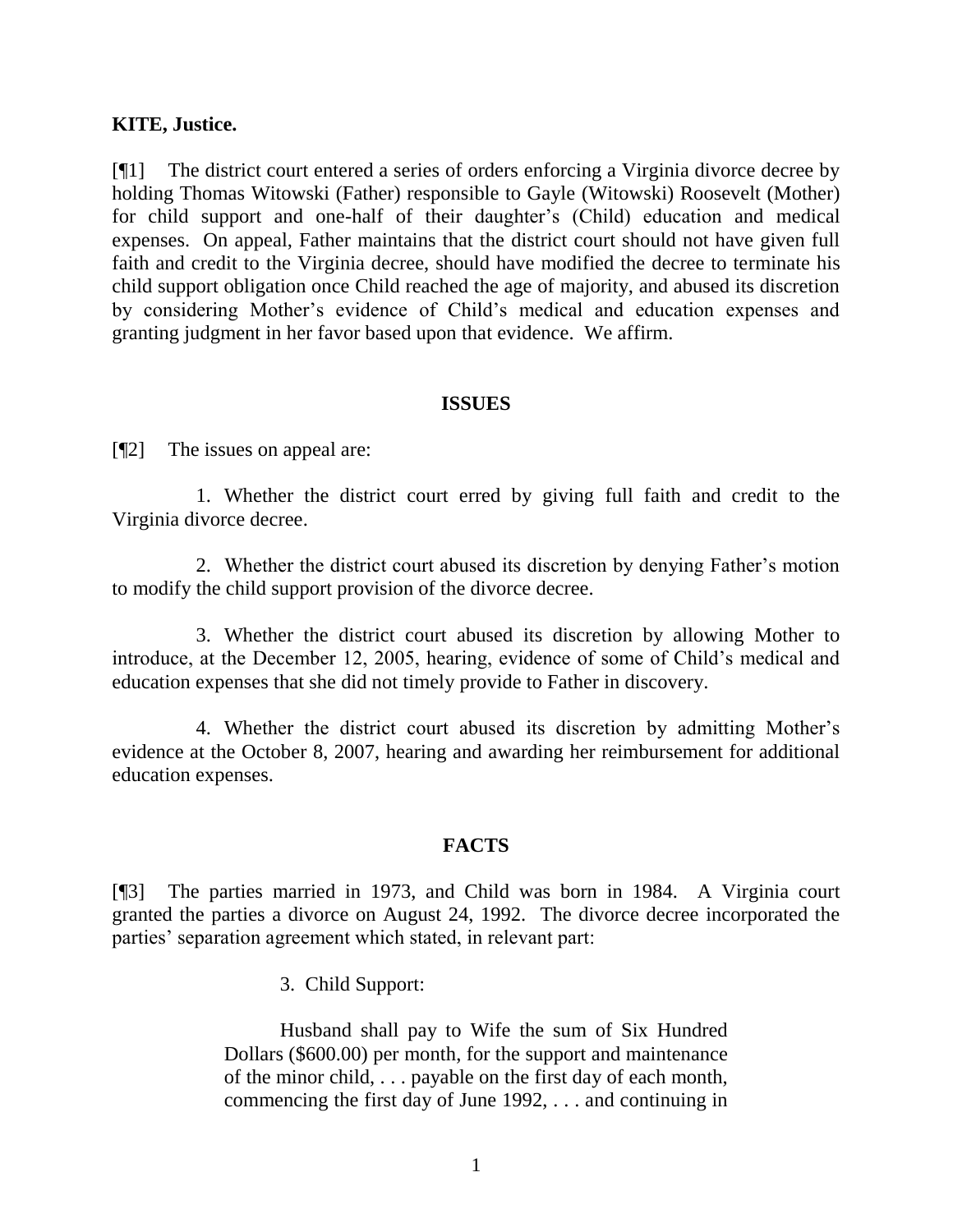a like sum until the minor child reaches the age of 18 years or completes high school, whichever event shall last occur, and/or while the child is a full-time college student until age 23 years.

. . . .

#### 5. College Education of Child:

Husband and Wife shall each pay one-half of the expenses of said child's college education which shall include costs of books, tuition, lodging, meals, and related fees, provided that the limit of each party's liability for each academic year involved shall be one-half of the charge or suggested costs for that same academic year as set out in the then published catalogue of the University of Virginia.

. . . .

8. Medical, Dental, Hospitalization Expenses:

Husband shall provide military/Champus health, hospitalization and dental coverage for Wife, until such time as a final Decree of Divorce is entered and for the child until his obligation to support and educate the child has terminated. Husband will obtain and maintain a Champus supplement insurance (health) policy for said child during the same period of time and each party will pay half of all future and necessary medical and dental expenses for treatment, examination and/or care of child not covered by Champus or provided by military facilities and/or insurance.

[¶4] After the divorce, Mother and Child relocated to Teton County, Wyoming, and Father moved to Colorado. Father complied with his obligations under the decree until June of 2002, after Child graduated from high school. Child then attended the University of Wyoming as a full-time student.

[¶5] Mother filed a complaint on October 27, 2004, seeking unpaid child support and attorney fees and costs. She subsequently amended her complaint to include a claim for reimbursement of one-half of Child's medical and education costs.

[¶6] The district court granted Mother a partial summary judgment on October 24, 2005. The district court concluded the Virginia decree was entitled to full faith and credit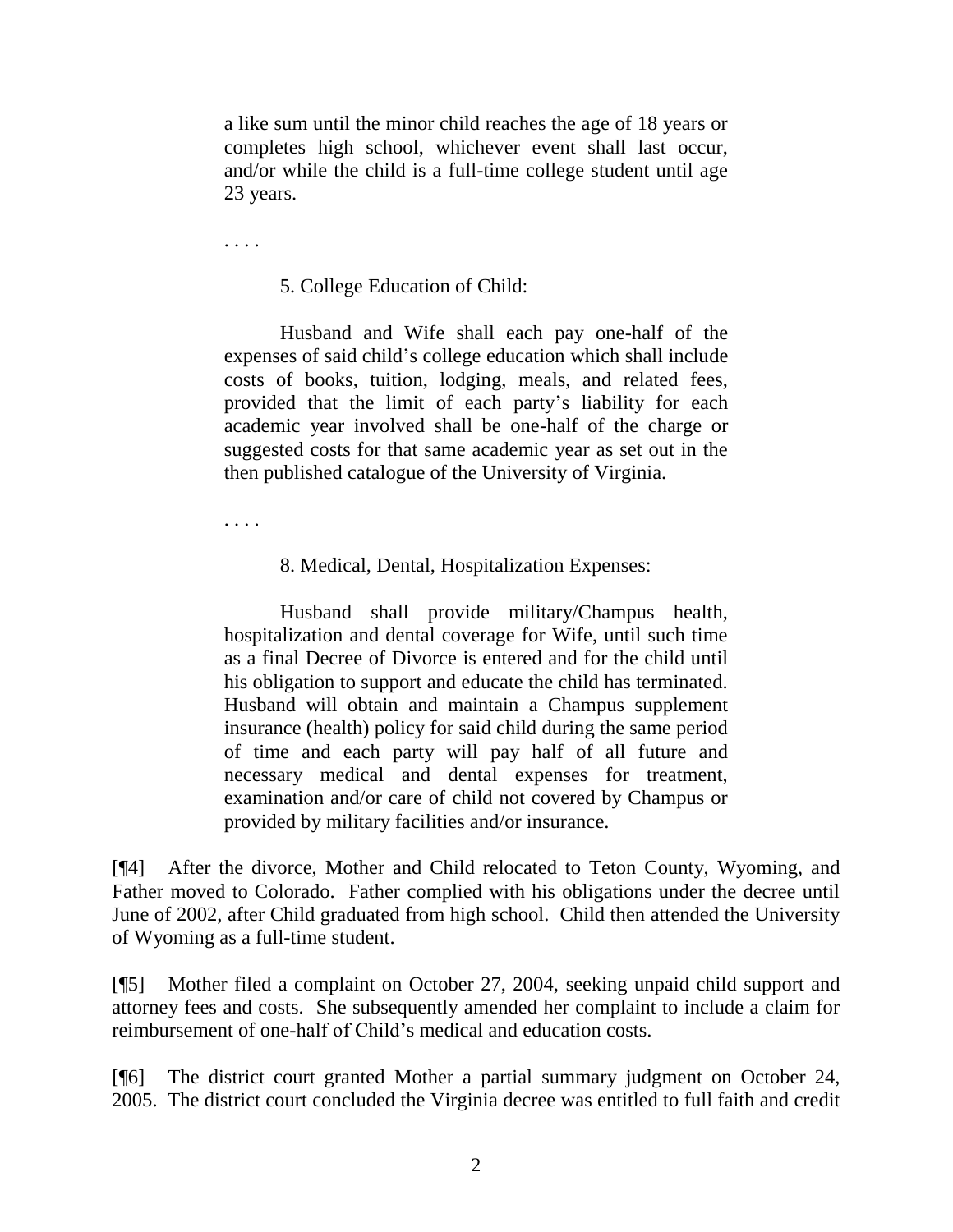and clearly obligated Father to fulfill his monetary duties until Child attained her 23rd birthday, so long as she remained a full-time college student. The district court ruled that the precise amount Father owed for child support, medical and education costs, and Mother's attorney fees would be determined at a later date.

[¶7] Father subsequently filed a Petition to Modify Child Support, asking the district court to terminate his child support obligation. He claimed there had been a substantial change in circumstances to justify modification because Child was in college, no longer lived at home with Mother and her college expenses were otherwise provided for under the decree.

[¶8] The district court held a trial on December 12, 2005, to consider the outstanding issues and subsequently issued an "Order Granting [Mother] Further Partial Summary Judgment." In that order, the district court denied Father's petition to modify his child support obligation and entered judgment against him for the child support arrearage. The district court also ordered Father to pay \$7,990.51 to cover his share of Child's education and medical costs. The district court ordered the parties to submit written arguments on some issues surrounding other reimbursable costs.

[¶9] Before the district court could consider the outstanding issues, Father appealed. This Court dismissed his appeal because the district court's orders did not fully dispose of the action and, consequently, did not comprise final appealable orders. *Witowski v. Roosevelt,* 2007 WY 70, ¶ 12, 156 P.3d 1001, 1004 (Wyo. 2007) (*Witowski I*).

[¶10] Back in the district court, Mother filed a list of further medical and education expenditures for Child, together with associated credit card statements and cancelled checks. The district court held another evidentiary hearing and entered a "Final" Summary Judgment" in favor of Mother. Father, once again, appealed.<sup>1</sup>

# **STANDARD OF REVIEW**

[¶11] The district court titled all of its orders "summary judgments." It appears its first order, where it ruled as a matter of law that the Virginia decree was entitled to full faith and credit and clearly required father to pay child support and other expenses until Child reached 23 years old so long as she was a full-time college student, was a true summary judgment. The district court's subsequent rulings were, however, made after evidentiary hearings. Therefore, they were not true summary judgments.

 $1$  At the time Father appealed, the attorney fees issue remained undecided. We have jurisdiction to decide the issues presented here because entry of a final judgment and the time for appeal is not necessarily delayed by an outstanding motion for attorney fees. *See Nish v. Schaefer,* 2006 WY 85, ¶ 23, 138 P.3d 1134, 1142-43 (Wyo. 2006).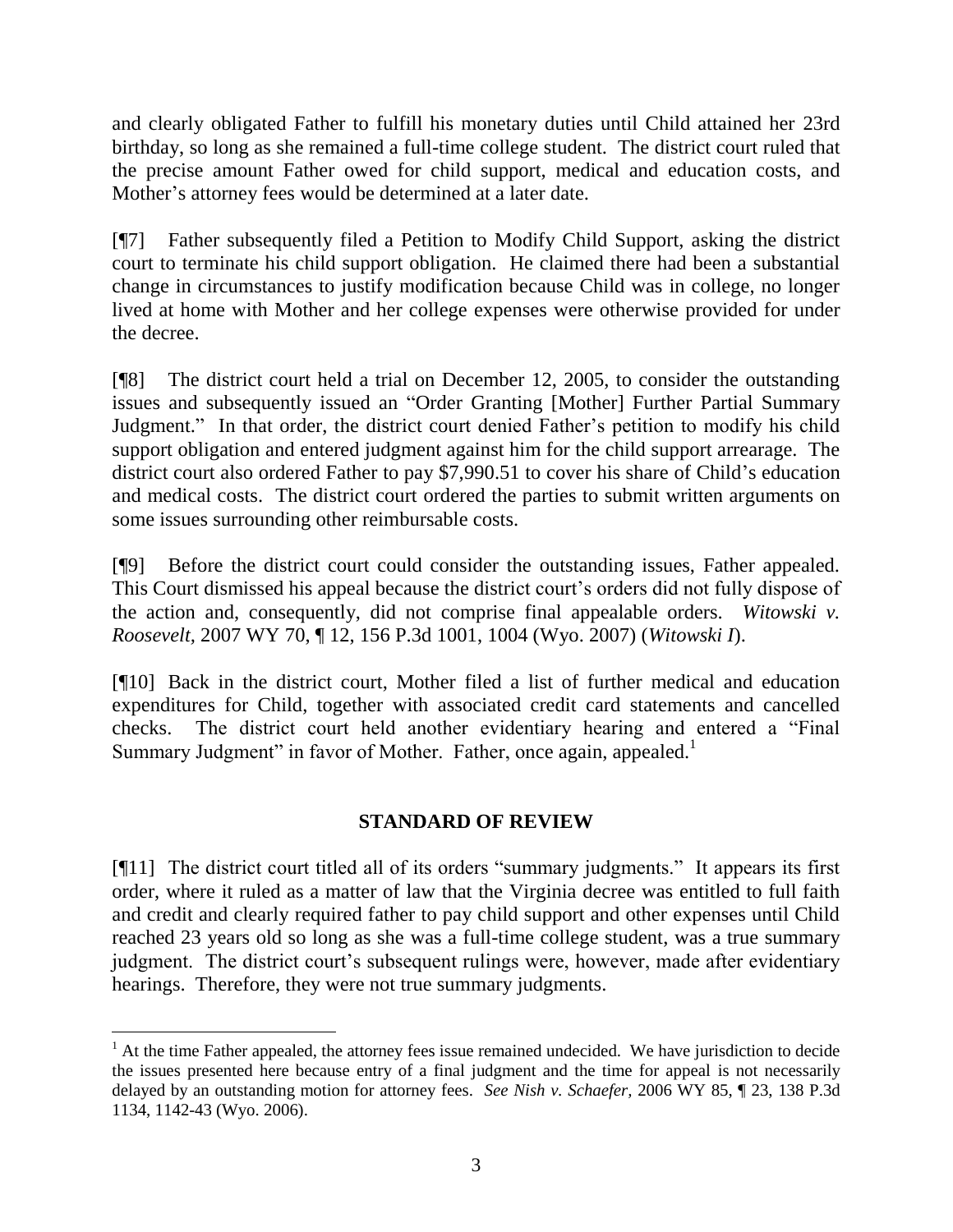[¶12] W.R.C.P. 56(c) governs summary judgments:

The judgment sought shall be rendered forthwith if the pleadings, depositions, answers to interrogatories, and admissions on file, together with the affidavits, if any, show that there is no genuine issue as to any material fact and that the moving party is entitled to a judgment as a matter of law.

A district court's summary judgment ruling is reviewed *de novo*, using the same materials and following the same standards as the district court. *Metz v. Laramie County Sch. Dist. No. 1,* 2007 WY 166, ¶ 17, 173 P.3d 334, 339 (Wyo. 2007); *Cook v. Shoshone First Bank,* 2006 WY 13, ¶ 11, 126 P.3d 886, 889 (Wyo. 2006).

[¶13] The district court's other rulings were made in the context of contested hearings on child support and related issues. Those matters are generally left to the sound discretion of the district court. We reverse a district court's ruling only if it amounts to an abuse of discretion.

> A court does not abuse its discretion unless it acts in a manner which exceeds the bounds of reason under the circumstances. Our review entails evaluation of the sufficiency of the evidence to support the district court's decision, and we afford the prevailing party every favorable inference while omitting any consideration of evidence presented by the unsuccessful party. Findings of fact not supported by the evidence, contrary to the evidence, or against the great weight of the evidence cannot be sustained. Similarly, an abuse of discretion is present "when a material factor deserving significant weight is ignored."

*Pahl v. Pahl*, 2004 WY 40, ¶ 6, 87 P.3d 1250, 1252 (Wyo. 2004). "We have additionally explained that 'judicial discretion is a composite of many things, among which are conclusions drawn from objective criteria; it means a sound judgment exercised with regard to what is right under the circumstances and without doing so arbitrarily or capriciously.'‖ *Id*. at 1253 (quoting *Ekberg v. Sharp*, 2003 WY 123, ¶ 9, 76 P.3d 1250, 1253 (Wyo. 2003)).

*Bingham v. Bingham,* 2007 WY 145, ¶ 10, 167 P.3d 14, 17 (Wyo. 2007) (some citations omitted).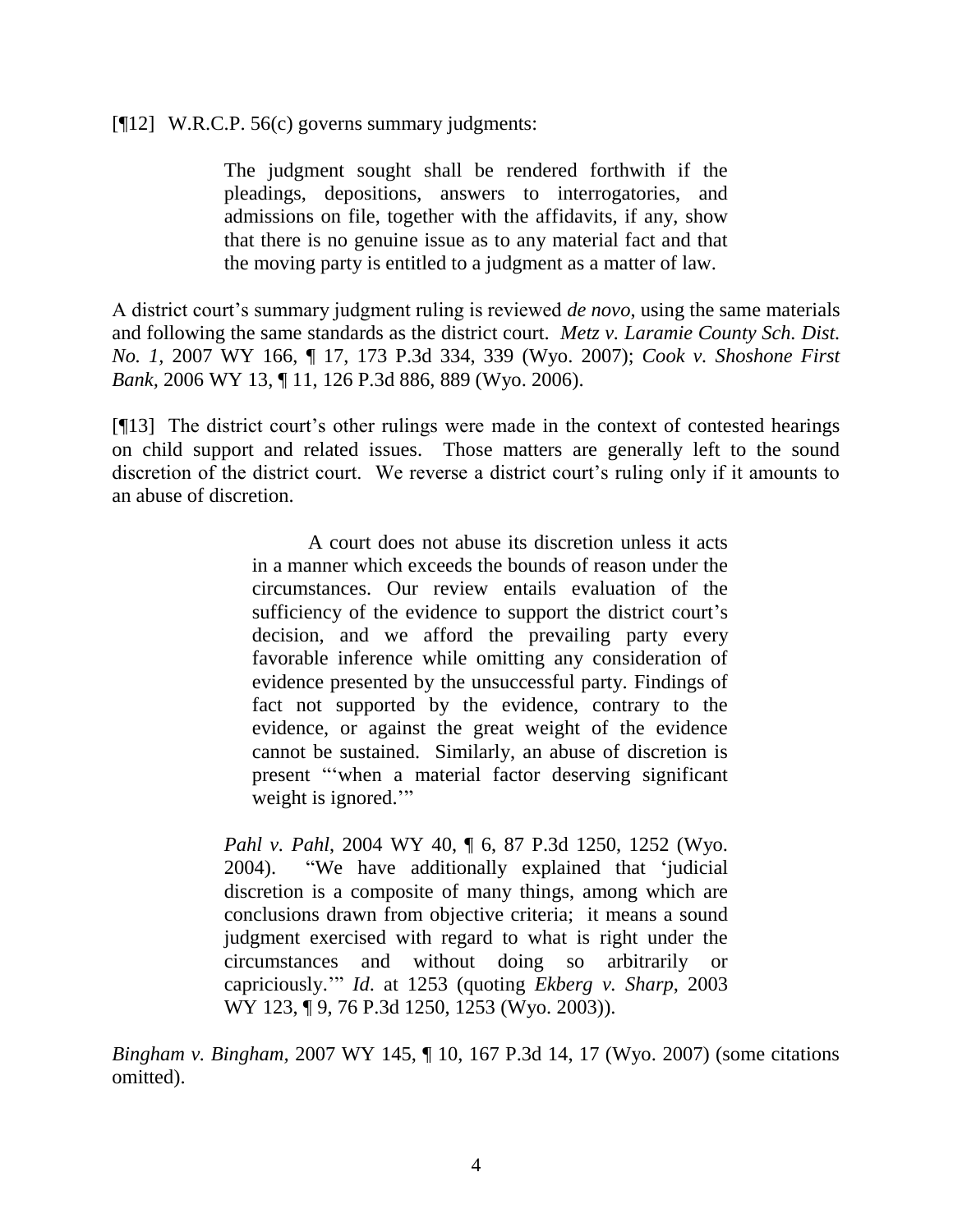[¶14] Admission of evidence is within the trial court's sound discretion. We will not disturb the district court's evidentiary rulings absent a clear abuse of discretion. *Carroll v. Bergen,* 2002 WY 166, ¶ 19, 57 P.3d 1209, 1216 (Wyo. 2002); *Garnick v. Teton County Sch. Dist. No. 1*, 2002 WY 18, ¶ 13, 39 P.3d 1034, 1040-41 (Wyo. 2002). Rulings on issues of law, however, are reviewed *de novo*. *Plymale v. Donnelly,* 2007 WY 77, ¶ 21, 157 P.3d 933, 938 (Wyo. 2007); *Seherr-Thoss v. Seherr-Thoss,* 2006 WY 111, ¶ 11, 141 P.3d 705, 712 (Wyo. 2006).

### **DISCUSSION**

#### *1. Full Faith and Credit to Virginia Divorce Decree*

[¶15] The district court ruled that the parties' Virginia divorce decree was entitled to full faith and credit. *See* U.S. Const. Art. 4, § 1. The parties focus on the Full Faith and Credit for Child Support Orders Act (FFCCSOA), 28 U.S.C. § 1738B, as the paradigm for enforcing the child support order.<sup>2</sup> That statute provides, in relevant part:

> (a) General rule.—The appropriate authorities of each State—

> (1) shall enforce according to its terms a child support order made consistently with this section by a court of another State[.]

#### *Id.*

[¶16] Father argues first that the district court erred by enforcing the child support provisions of the Virginia decree under the Full Faith and Credit Clause because it was a modifiable order, and not a final judgment. The Virginia decree provided:

> It is further ADJUDGED, ORDERED, and DECREED that, pursuant to Virginia Code Section 20-79(c), all further matters pertaining to child custody, visitation and support are hereby transferred to the Juvenile and Domestic Relations District Court of the City of Virginia Beach, Virginia for the

<sup>&</sup>lt;sup>2</sup> The Uniform Interstate Family Support Act (UIFSA), adopted in Wyoming at Wyo. Stat. Ann. § 20-4-139, *et. seq*. (LexisNexis 2007), also provides procedures for enforcement of child support orders from other states. Although, as a federal law, FFCCSOA supersedes any inconsistent provisions of UIFSA, the two acts are, "for the most part, complementary or duplicative and not contradictory." 23 Am.Jur.2d *Desertion and Nonsupport* § 73 (2006).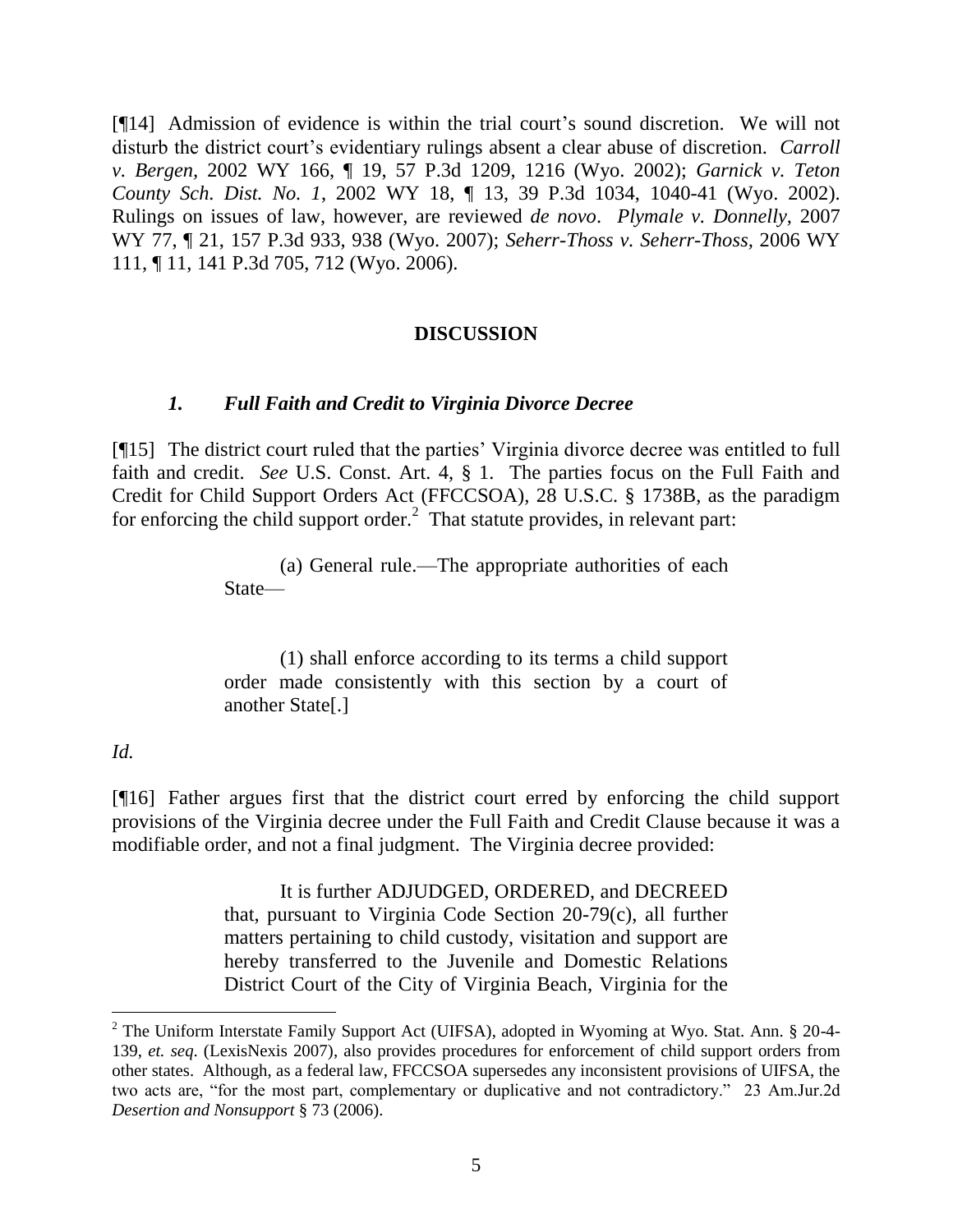enforcement and/or modification of this decree as the circumstances may require.

VA. Code Ann. § 20-108 allows a court to modify a child support order, but specifically states that no support order can be retroactively modified. In these respects, this provision is similar to Wyo. Stat. Ann. § 20-2-311 (LexisNexis 2007).

[¶17] Father cites *Barber v. Barber,* 323 U.S. 77, 65 S.Ct. 137, 89 L.Ed. 82 (1944) and *Sistare v. Sistare,* 218 U.S. 1, 30 S.Ct. 682, 54 L.Ed. 905 (1910) as authority for his argument that the Virginia decree was not entitled to full faith and credit because it was subject to modification. In *Barber,* the United States Supreme Court ruled that the Tennessee court should have given full faith and credit to a North Carolina award for accrued alimony even though the initial order granting alimony was subject to future modification under North Carolina law. In *Sistare,* the Supreme Court ruled that a decree for alimony was entitled to full faith and credit in another state as to past due installments even though it could be modified prospectively by the issuing court.

[¶18] *Barber* and *Sistare* do not support Father's position because Mother was seeking child support payments that were in arrears and expenses which Father owed under the Virginia decree. Although Virginia law specifically allows for modification of future child support, as Wyoming law does, retroactive modification is not generally allowed. Thus, with respect to the past due child support and medical and college expenses, Father's obligation was not subject to modification under Virginia law.

[¶19] Moreover, like in Wyoming and Virginia, child support orders across the country are routinely subject to prospective modification in accordance with the statutes of the many states. *See* 24A Am.Jur.2d *Divorce* § 1119 (2006). The FFCCSOA specifically requires courts to recognize the orders of other states. If an obligor could claim that the child support order is not entitled to full faith and credit simply because it is subject to modification, the statute would essentially be ineffective. Clearly, the Virginia decree was entitled to full faith and credit with respect to the child support arrearages and the other past-due expenses.

[¶20] Father also argues that the district court should not have given full faith and credit to the Virginia child support order because the provision which required payment of child support until Child was 23, so long as she was a full-time college student, is inconsistent with Wyoming law which provides that a child support obligation terminates once the child reaches the age of majority. *See, e.g.*, Wyo. Stat. Ann. § 20-2-313 (LexisNexis 2007). Initially, we question the premise of Father's argument. 28 U.S.C. § 1738B is phrased in mandatory language, directing a state to enforce "according to its terms a child support order made consistently with this section by the court of another State." Father does not argue that the Virginia order somehow violated §1738B. Thus, under the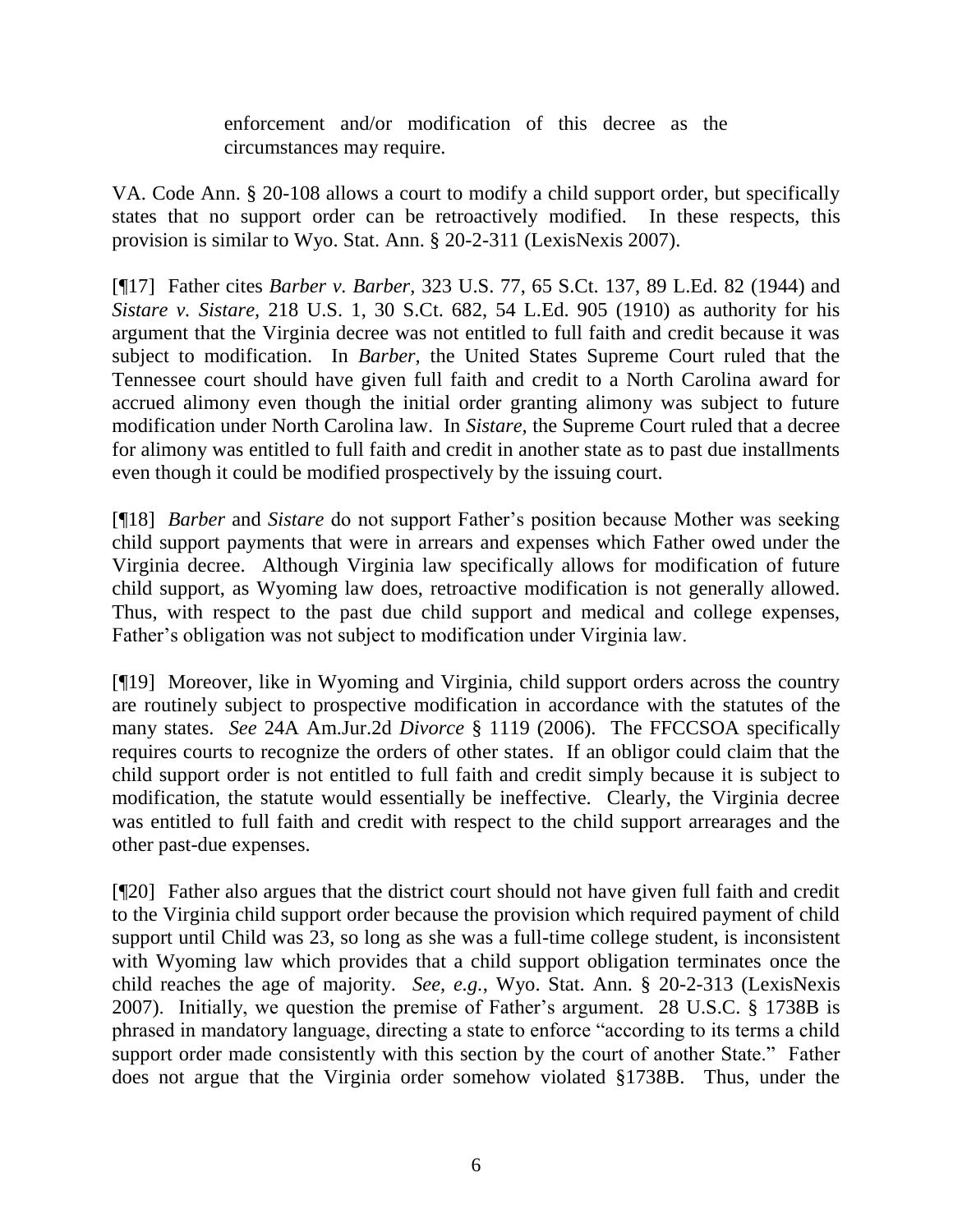Supremacy Clause, Wyoming is obligated to enforce the order, according to its terms, whether or not Virginia law differs from Wyoming law.

[¶21] The cases cited by Father for his statement that the full faith and credit clause does not require us to recognize a child support order of another state if it is contrary to our law do not pertain to the FFCCSOA or child support orders. *See, e.g*., *Wisconsin v. Pelican Ins. Co.,* 127 U.S. 265, 8 S.Ct. 1370, 32 L.Ed. 239 (1888), overruled in part by *Milwaukee County v. M.E. White Co.,* 296 U.S. 268, 56 S.Ct. 229, 80 L.Ed.2d 220 (1935) (holding full faith and credit clause did not prevent United States Supreme Court from determining whether it had original jurisdiction over a cause of action); *Huntington v. Attrill,* 146 U.S. 657, 13 S.Ct. 224, 36 L.Ed. 1123 (1892) (determining whether law under which judgment was ordered was penal and, therefore, not subject to enforcement in another state); *Clarke v. Clarke,* 178 U.S. 186, 20 S.Ct. 873, 44 L.Ed. 1028 (1900) (concluding decision by court in decedent's home state that her will converted all of her real property into personal property, wherever situated, was not conclusive as to the title to real property in another state); *Olmsted v. Olmsted,* 216 U.S. 386, 30 S.Ct. 292, 54 L.Ed. 530 (1910) (ruling New York court not required to give full faith and credit to Michigan statute legitimizing children born out of wedlock in order to decide the ownership of New York real property in a probate dispute); *Hood v. McGehee,* 237 U.S. 611, 35 S.Ct. 718, 59 L.Ed. 1144 (1915) (analyzing right of children adopted in Louisiana to real property under Alabama statute of descent). Thus, we do not find the cases persuasive.

[¶22] Moreover, it is not accurate to say that Wyoming will never impose or recognize a child support order which continues after the child reaches the age of majority. Section 20-2-313 generally provides that a child support obligation terminates when the child reaches the age of majority.<sup>3</sup> However, that statute was not adopted until 2000. The Witowskis' divorce decree, which adopted the parties' agreement including the provision that required Father to pay child support beyond Child's majority, was entered by the Virginia court in 1992. Generally, "contracts are written in light of existing law, including common law, and statutes ought not be applied retroactively so as to deprive contracting parties of their rights." *Pavuk v. Rogers,* 2001 WY 75, ¶ 8, 30 P.3d 19, 20 (Wyo. 2001). In 1992, we considered in *Kidd v. Kidd,* 832 P.2d 566 (Wyo. 1992) the effect of the parties' agreement which had been incorporated into the divorce decree and required the father to pay child support (although at a reduced amount) after the child reached the age of majority. The agreement obligated the father to pay child support until the child was 23 years old as long as she was pursuing a higher education or living at least part time with the mother. We ruled that the provision was enforceable. *Id.* at 568- 70.

l

<sup>&</sup>lt;sup>3</sup> We are not presented with, nor offer any opinion on, the question of whether  $\S$  20-2-313 prevents divorcing parents from contracting to provide support for children past the age of majority.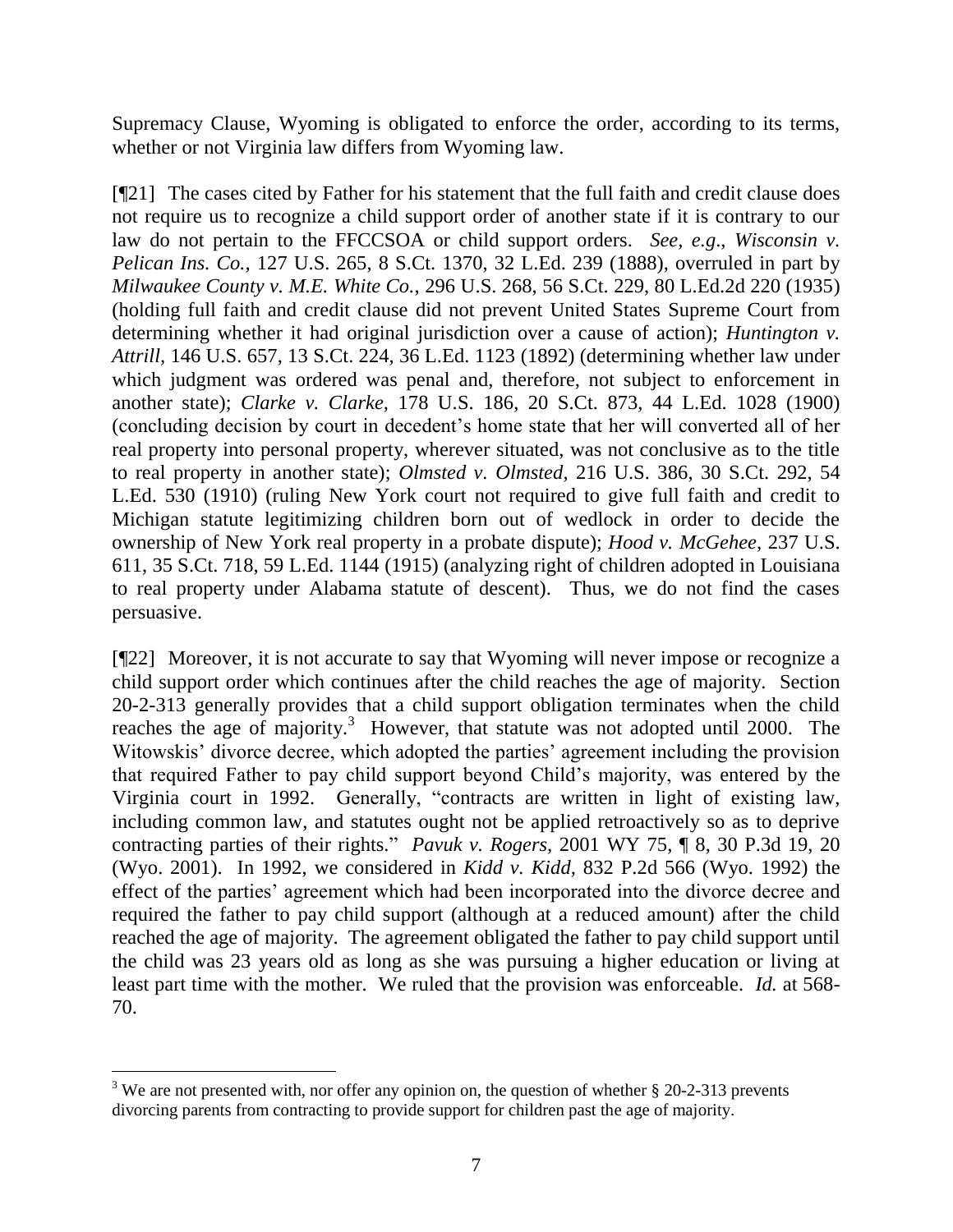[¶23] Father cites *Pauling v. Pauling,* 837 P.2d 1073 (Wyo. 1992), for the proposition that, under Wyoming law, child support cannot continue after the child reaches the age of majority unless the child is disabled. In that case, the decree required father to pay child support until the child reached the age of majority, while the parties' settlement agreement which was incorporated in the decree required the support payments to continue until the child reached the age of 21. *Id.* at 1078. On appeal, we concluded that the agreement was "[p]resumed to merge into the divorce decree when, in the absence of clear and convincing evidence to the contrary, the parties enter into an agreement in contemplation of divorce and thereafter request the district court to approve, ratify, or confirm the agreement.‖ *Id.* at 1078, citing *Phillips v. Phillips,* 492 P.2d 49 (Idaho 1969). Since the decree and agreement were inconsistent, the terms of the decree controlled. *Id.* 

[¶24] This Court stated that, in order to obligate the father to pay child support until the child reached the age of 21, modification of the decree was required. *Pauling,* 837 P.2d at 1079. We concluded, under the circumstances of that case, the district court erred by modifying the decree because there was no evidence to support continuing the child support obligation after the age of majority, such as evidence that the child was disabled. *Id.* at 1079-80.

[¶25] Obviously, *Pauling* is distinguishable from the case at bar. Here, there is no discrepancy between the decree and the agreement—they both required Father to pay support until Child reached the age of 23, as long as she was in college. This case is more comparable to *Kidd* where we upheld the post-minority child support obligation under the terms of the parties' agreement and the divorce decree. We conclude, therefore, the child support provision in this case did not violate Wyoming law. The district court properly gave full faith and credit to the Virginia divorce decree.

## *2. Modification of Child Support*

[¶26] The district court denied Father's petition to modify the Virginia child support order. Pursuant to §1738B, the district court had authority to modify the order as follows:

> (e) Authority to modify orders.—A court of a State may modify a child support order issued by a court of another State if—

> (1) the court has jurisdiction to make such a child support order pursuant to subsection (i); and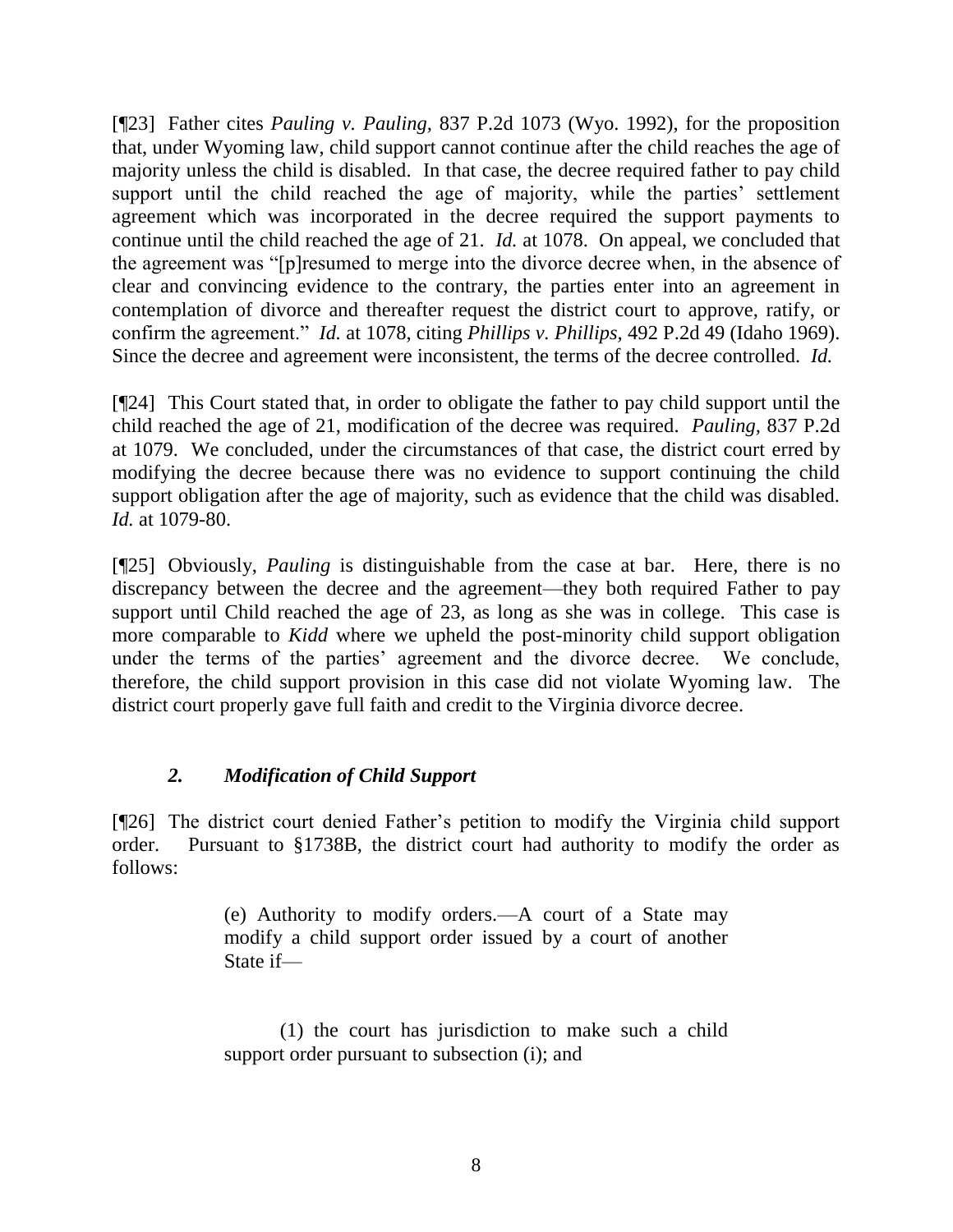(2)(A) the court of the other State no longer has continuing, exclusive jurisdiction of the child support order because that State no longer is the child's State or the residence of any individual contestant; or

 (B) each individual contestant has filed written consent with the State of continuing, exclusive jurisdiction for a court of another State to modify the order and assume continuing, exclusive jurisdiction over the order.

. . . .

(h) Choice of law.—

(1) In general.—In a proceeding to establish, modify, or enforce a child support order, the forum State's law shall apply except as provided in paragraphs (2) and (3).

(2) Law of State of issuance of order.—In interpreting a child support order including the duration of current payments and other obligations of support, a court shall apply the law of the State of the court that issued the order.

(3) Period of limitation.—In an action to enforce arrears under a child support order, a court shall apply the statute of limitation of the forum State or the State of the court that issued the order, whichever statute provides the longer period of limitation.

(i) Registration for modification.—If there is no individual contestant or child residing in the issuing State, the party or support enforcement agency seeking to modify, or to modify and enforce, a child support order issued in another State shall register that order in a State with jurisdiction over the nonmovant for the purpose of modification.

In accordance with § 1738B (e) and (i), the district court had authority to modify the child support order because the parents and Child no longer resided in Virginia. According to subsection (h), Wyoming law applied to the modification request.

[¶27] Section 20-2-311 governs modification of child support obligations. That section states, in pertinent part: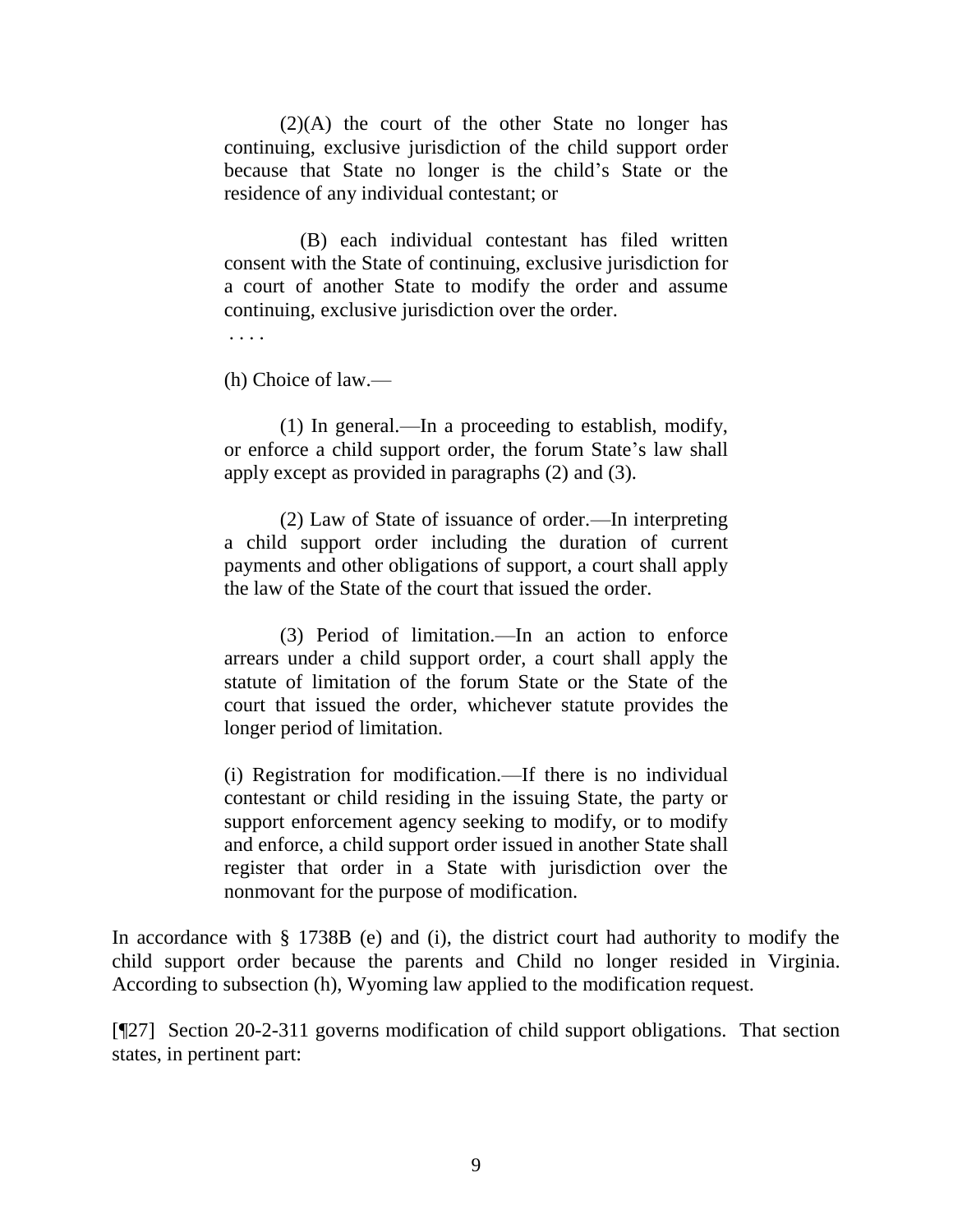(a) Any party . . . may petition for a review and adjustment of any child support order that was entered more than six (6) months prior to the petition or which has not been adjusted within six (6) months from the date of filing of the petition for review and adjustment. The petition shall allege that, in applying the presumptive child support established by this article, the support amount will change by twenty percent (20%) or more per month from the amount of the existing order. The court shall require the parents to complete a verified financial statement on forms approved by the Wyoming supreme court, and shall apply the presumptive child support set out in this article in conducting the review and adjustment. If, upon applying the presumptive child support to the circumstances of the parents or child at the time of the review, the court finds that the support amount would change by twenty percent (20%) or more per month from the amount of the existing order, the court shall consider there to be a change of circumstances sufficient to justify the modification of the support order. The provisions of this section do not preclude a party or assignee from bringing an action for modification of a support order, based upon a substantial change of circumstances, at any time. Every three (3) years, upon the request of either parent or, if there is a current assignment of support rights in effect, upon the request of the department, the court, with respect to a support order being enforced under this article and taking into account the best interests of the child involved, shall review and, if appropriate, adjust the order in accordance with the guidelines established pursuant to this article. Any adjustment under the three (3) year cycle shall be made without a requirement for a showing of a change in circumstances. The commencement of aid under the personal opportunities with employment responsibilities (POWER) program, medical benefits under Title XIX of the Social Security Act, food stamps and supplemental security income (SSI) shall be considered a substantial change of circumstances requiring modification of child support.

[¶28] Father did not argue that application of the presumptive child support guidelines would result in a 20 percent change in the support amount, nor did he submit a financial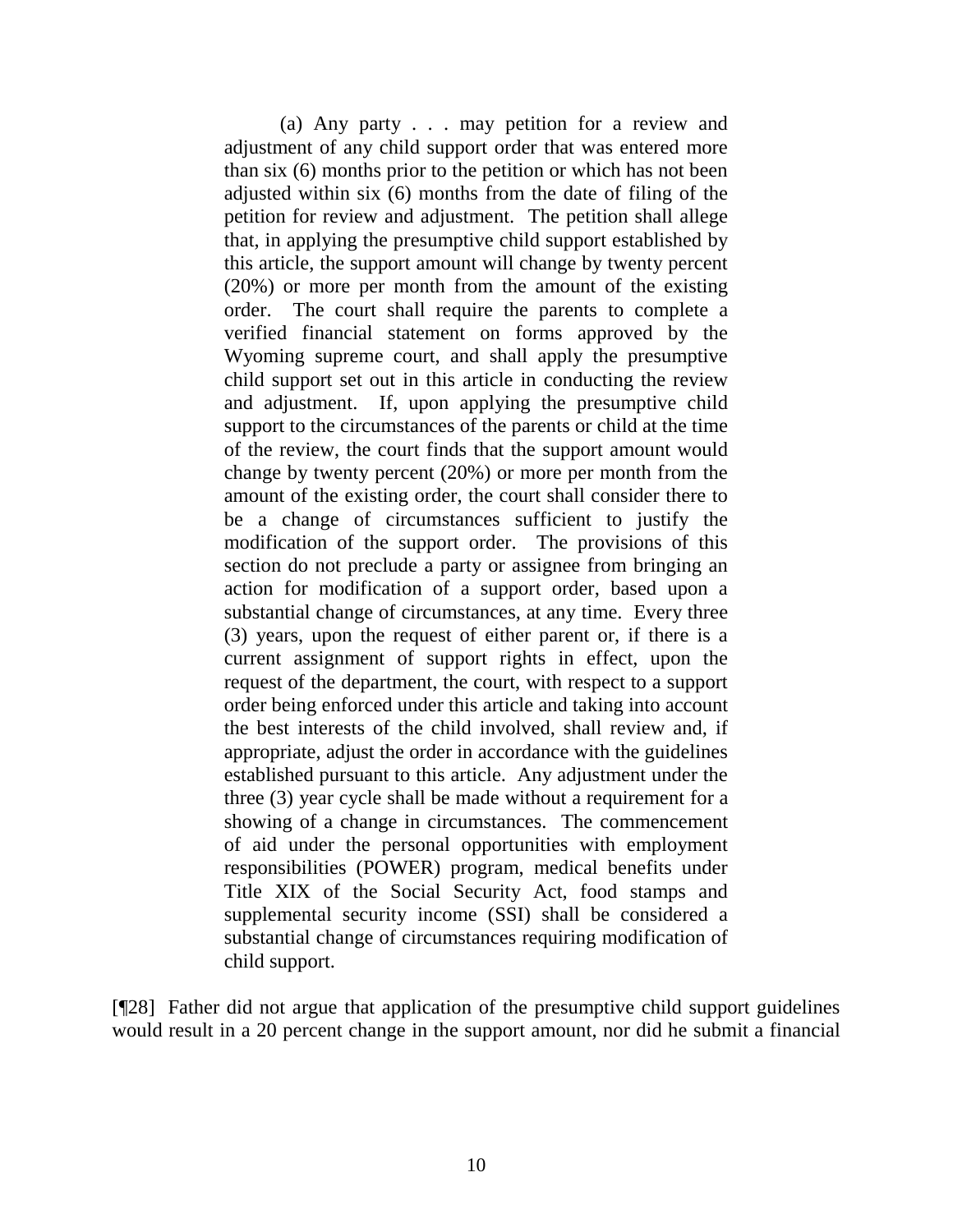affidavit.<sup>4</sup> Instead, he maintained that he was entitled to termination of his child support obligation because a substantial change of circumstances had occurred. He argued the facts that Child was in college, her expenses were otherwise paid under the decree, and she did not reside with Mother established a substantial change in circumstances.

[¶29] A party seeking modification of a child support order must show a material and substantial change in circumstances not contemplated when the decree was entered. *See, e.g., McCulloh v. Drake,* 2005 WY 18, ¶ 11, 105 P.3d 1091, 1094 (Wyo. 2005); *Kidd,*  832 P.2d at 569. Here, the district court ruled Father "did not offer sufficient evidence to establish any change of circumstances that would justify a reduction in the child support payments" required by the Virginia decree. Addressing Father's argument that a change in circumstances had occurred, the district court found:

> [Father] presented testimony that the child no longer lives with [Mother]; rather, that the child lives in housing in Laramie, Wyoming, where she attends college, and that he, therefore, has no support obligation. He further argues that at the time of the August 16, 2005 hearing, the child was not a full-time student; rather she was living at home before the fall semester began at the University of Wyoming. The Court rejects these arguments, and finds that the Final Decree contemplated that the child would likely have attended college away from the mother's home, that that was not to affect the child support obligation. The Court further finds that the Final Decree contemplated that the child would likely live at home when not attending college in the summer or during school vacations, but it made no exceptions concerning [Father's] child support obligation.

[¶30] We agree with the district court. The parties clearly contemplated at the time of the decree that Child may live away from Mother while in school as they agreed to share equally in the costs of her college education including the costs of "books, tuition, lodging, meals, and related fees." (emphasis added). In addition to his responsibility to pay college expenses, the agreement specifically stated that Father's child support obligation would continue "while the child is a full-time college student until age 23 years." The district court acted within its discretion in ruling that Father was not entitled to termination of his child support obligation because he did not prove a substantial change in circumstances which the parties had not anticipated at the time of entry of the Virginia decree.

 $4$  On appeal, Father suggests that he was entitled to a revision of his child support obligation under § 20-2-311 without showing a change in circumstances because no change had been made to his child support obligation within three years. His argument lacks merit, however, because there is no financial or other evidence in the record to support adjustment of the order under the child support guidelines.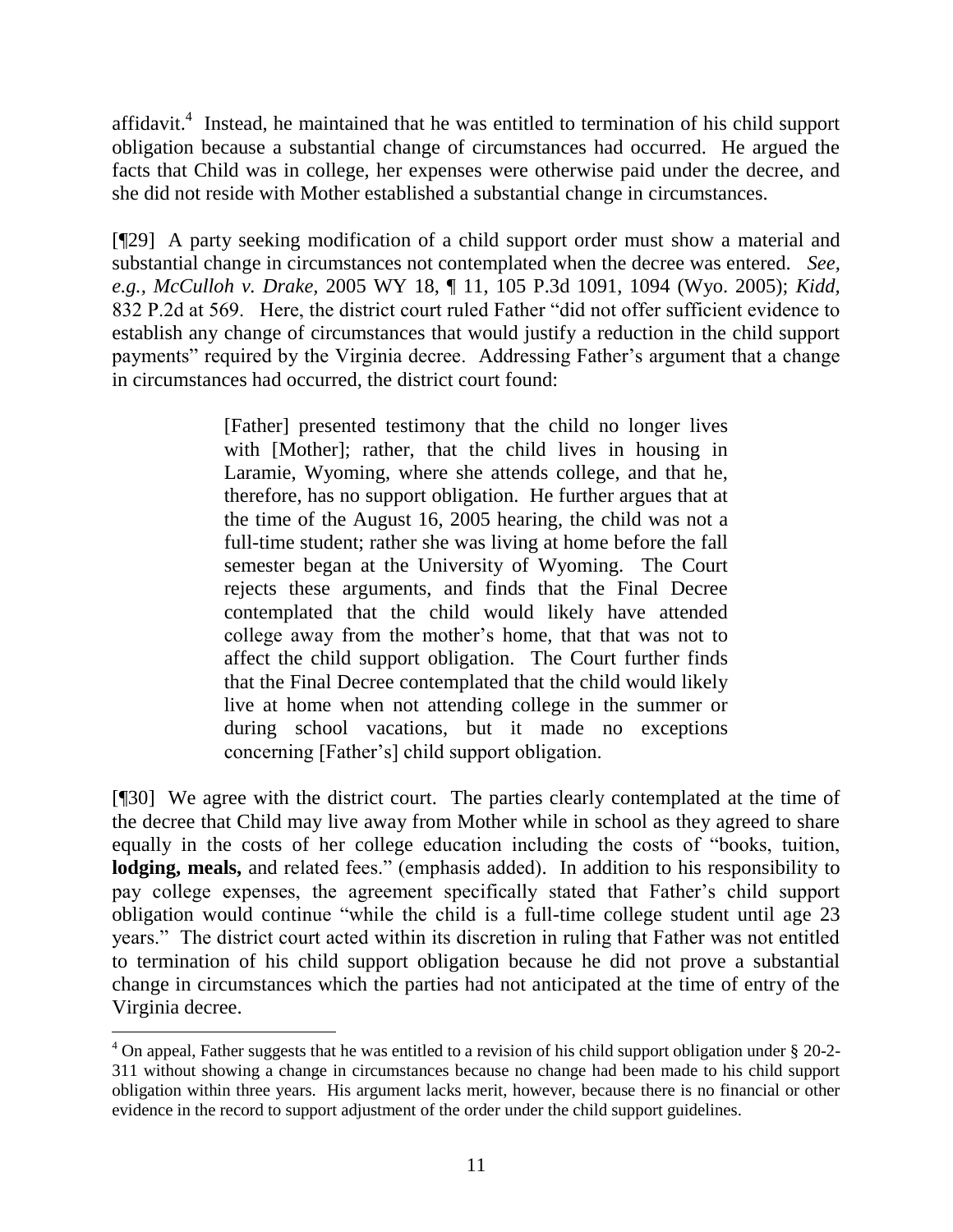## *3. Admission of Exhibits Delineating Child's Medical and Education Expenses for 2002-2005 (Exhibits 1, 1A, 1B, 1C and 2).*

[¶31] Father filed a motion to prohibit Mother from introducing evidence and testifying at the December 12, 2005, hearing about Child's medical and education expenses for 2002-2005. He claimed the information was not produced by Mother in a timely fashion in discovery. The district court admitted the evidence as Exhibits 1, 1A, 1B, 1C and 2 and allowed Mother to testify about the expenses at the hearing. Father claims the district court abused its discretion by denying his motion to exclude the evidence.

[¶32] When Mother filed her original complaint, she sought only a judgment on the child support arrearage. Father answered the complaint and submitted requests for production of documents and interrogatories to Mother, requesting information about Child's expenses. Mother objected to the discovery requests on the basis that they would not lead to discovery of admissible evidence. Mother subsequently amended her complaint to seek reimbursement for medical and education costs in addition to the child support arrearages. At that point, Father filed a motion for summary judgment seeking, among other things, an order that the Virginia decree was not enforceable in Wyoming. The district court denied his motion and ruled, as a matter of law, the Virginia decree was entitled to full faith and credit.

[¶33] On December 6 and 9, 2005, Mother's attorney faxed handwritten summaries of Child's expenses for the years 2002-2005 and copies of credit card statements to Father's attorney. Denying Father's motion to exclude Mother's evidence at the December 12, 2005, hearing, the district court explained:

> [Father's] Motion to Prohibit [Mother] From Introduction of Evidence at Trial Not Previously Produced and Prohibit [Mother] from Testifying to Facts not Previously Disclosed in Discovery is denied. The Court finds that [Mother] faxed copies of the summaries to [Father] on Wednesday, December 6, 2005. [Father] contended he could not read some of the entries, so [Father] asked [Mother] to refax more legible copies. On December 9, 2005, [Mother] refaxed the summaries, which [Father] alleges also had illegible entries. The Court reviewed the summaries and finds that the summaries are legible and easily read. The Court also finds that on December 9, 2005, at the request of [Father], [Mother] faxed the credit card receipts supporting each of the items in the summaries. The Court further finds that the production of the summaries were provided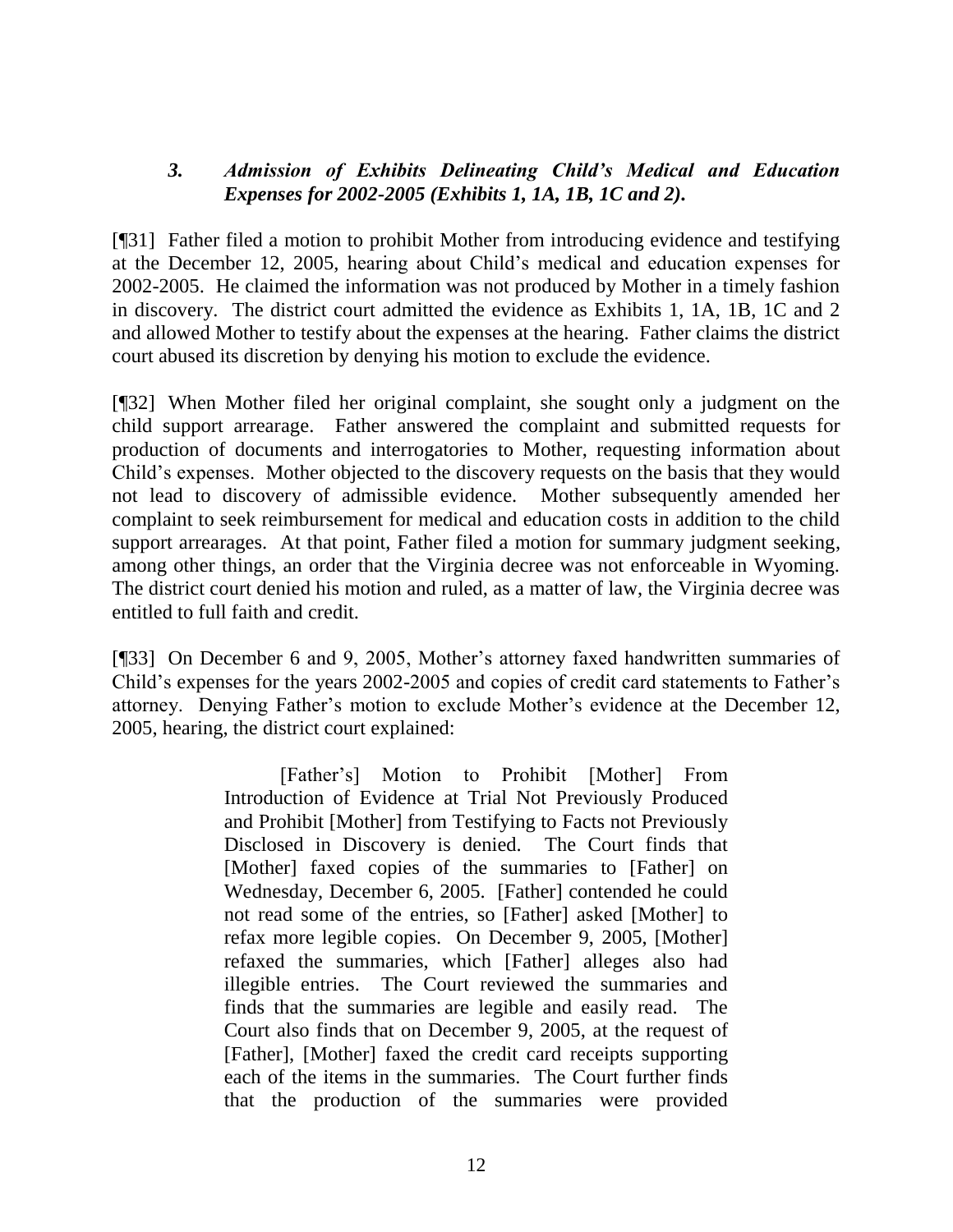sufficiently in advance of the hearing for [Father] to review them and adequately prepare for the hearing. These summaries were entered into evidence as Exhibits 1, 1A, 1B, 1C and 2.

[¶34] Father claims that the exhibits and testimony should have been excluded because Mother did not supplement her responses to his discovery requests in accordance with W.R.C.P. 26 and  $37.5$  Even if we assume that Mother failed to comply with the

<sup>5</sup> Rule 26 states in pertinent part:

(e) Supplementation of Responses. A party who has responded to a request for discovery with a response that was complete when made is under no duty to supplement the response to include information thereafter acquired, except as follows:

. . . .

 $\overline{a}$ 

 (2) A party is under a duty seasonably to amend a prior response to an interrogatory, request for production, or request for admission if the party learns that the response is in some material respect incomplete or incorrect and if the additional or corrective information has not otherwise been made known to the other parties during the discovery process or in writing.

 (3) A duty to supplement responses may be imposed by order of the court, agreement of the parties, or at any time prior to trial through new requests for supplementation of prior responses.

Rule 37 states in relevant part:

(c) *Failure to Supplement or Amend Responses; Failure to Admit*.—

 (1) A party that without substantial justification fails to supplement or amend a prior response to discovery as required by Rule 26(e) is not, unless such failure is harmless, permitted to use as evidence at trial, at a hearing, or on a motion any witness or information not so disclosed. In addition to or in lieu of this sanction, the court, on motion and after affording an opportunity to be heard, may impose other appropriate sanctions. In addition to requiring payment of reasonable expenses, including attorney's fees, these sanctions may include any of the actions authorized under Rule  $37(b)(2)(A)$ , (B), and (C) and may include informing the jury of the failure to make disclosure.

(d) *Failure of Party to Attend at Own Deposition or Serve Answers to Interrogatories or Respond to Request for Inspection*.– If a party or an officer, director, or managing agent of a party or a person designated under Rule  $30(b)(6)$  or  $31(a)$  to testify on behalf of a party fails: ... (2) to serve answers or objections to interrogatories submitted under Rule 33, after proper service of the interrogatories; or (3) to serve a written response to a request for inspection submitted under Rule 34, after proper service of the request, the court in which the action is pending on motion may make such orders in regard to the failure as are just, and among others it may take any action authorized under subparagraphs  $(A)$ ,  $(B)$  and  $(C)$  of subdivision  $(b)(2)$  of this rule. Any motion specifying a failure under clause (2) or (3) of this subdivision shall include a certification that the movant has in good faith conferred or attempted to confer with the party failing to answer or respond in an effort to obtain such answer or response without court action. In lieu of any order or in addition thereto, the court shall require the party failing to act or the attorney advising that party or both to pay the reasonable expenses, including attorney's fees, caused by the failure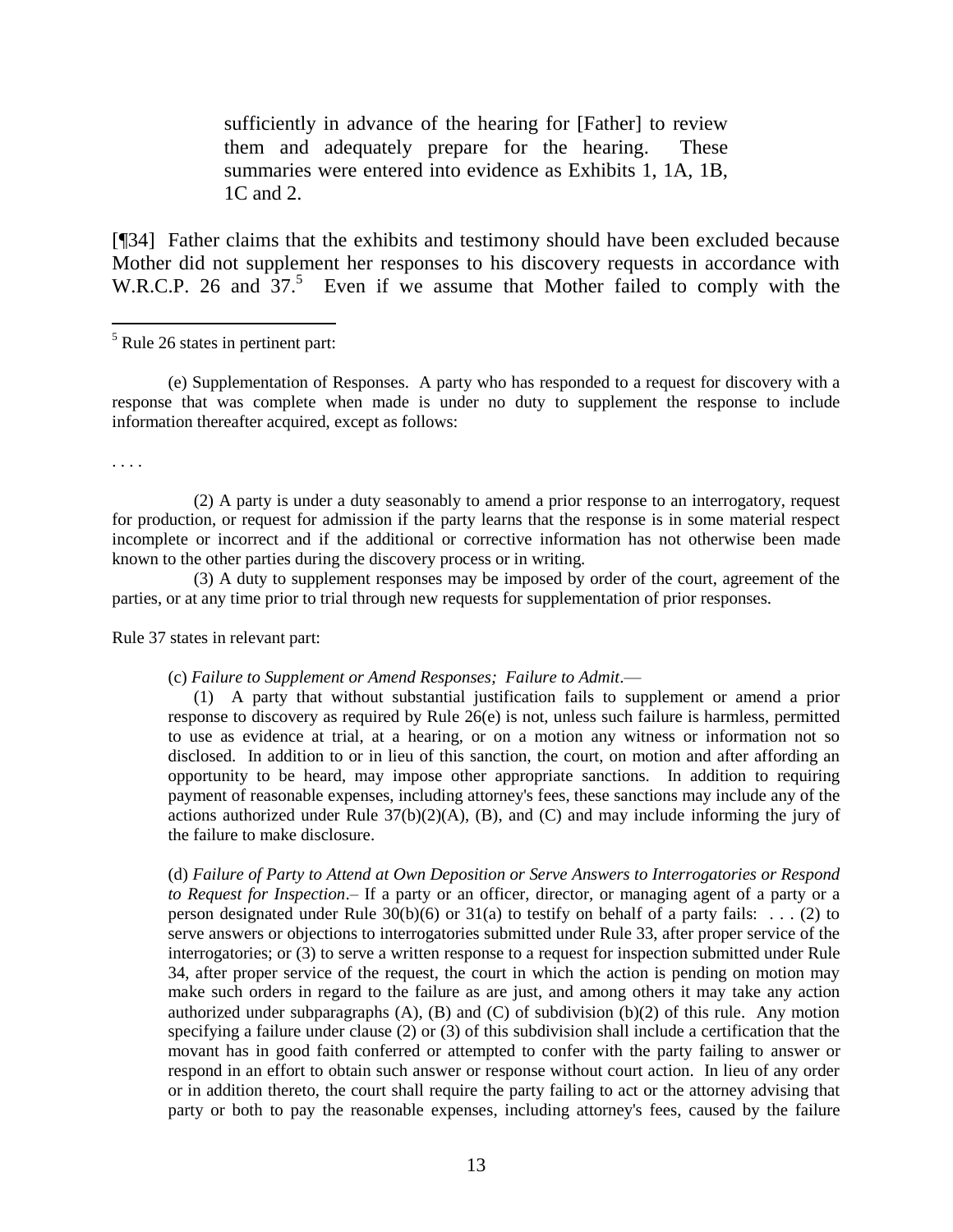discovery rules, Father has not shown that he was prejudiced. Mother provided the information prior to the hearing, although perhaps not as early as Father would have liked. Other than the facts that he did not consider the evidence to be sufficient and he was not successful, Father does not point to any specific prejudice he suffered as a result of the delay. Rule 37 specifically states that harmless failures to supplement do not trigger the sanction of exclusion from evidence. The district court did not abuse its discretion by allowing admission of the documentary evidence and/or Mother's testimony about Child's expenses under the circumstances of this case.

## *4. Admission of Evidence About, and Award of Reimbursement for, Child's Education Expenses for 2005-2007 (Exhibits A, B and C).*

[¶35] After the December 12, 2005, hearing, the district court granted Mother's requests for reimbursement of Child's medical and education expenses to some extent, but also ordered the parties to file written arguments on other items. Prior to final resolution of the case, Father filed his first appeal, which was dismissed by this court. *Witowski I,* ¶ 12, 156 P.3d at 1004. After the case returned to the district court, Mother filed evidence of Child's medical and education expenses for 2005 to 2007, which were set out in Exhibits A, B and C. The exhibits included a summary of expenses, credit card statements and cancelled checks. Over Father's objection, the district court allowed admission of Mother's exhibits at a hearing on October 8, 2007.

[¶36] Father claims the district court abused its discretion by admitting Mother's evidence of Child's education costs and granting judgment in her favor for one-half of those costs. Father argues that the summaries, credit card statements and cancelled checks "are not evidence" and Mother should have produced the actual receipts to support her claims for reimbursement.

[¶37] Father did not provide a transcript of the hearing or a statement of the evidence pursuant to W.R.A.P. 3.03. Thus, we must accept the district court's findings as being based upon sufficient evidence. *See Smith v. Smith,* 2003 WY 87, ¶ 11, 72 P.3d 1158, 1161 (Wyo. 2003). The district court found:

> 12. At the October 8, 2007 Hearing, the Court received into evidence Exhibits A, B, and C to the List and Amended List of educational related costs.

unless the court finds that the failure was substantially justified or that other circumstances make an award of expenses unjust.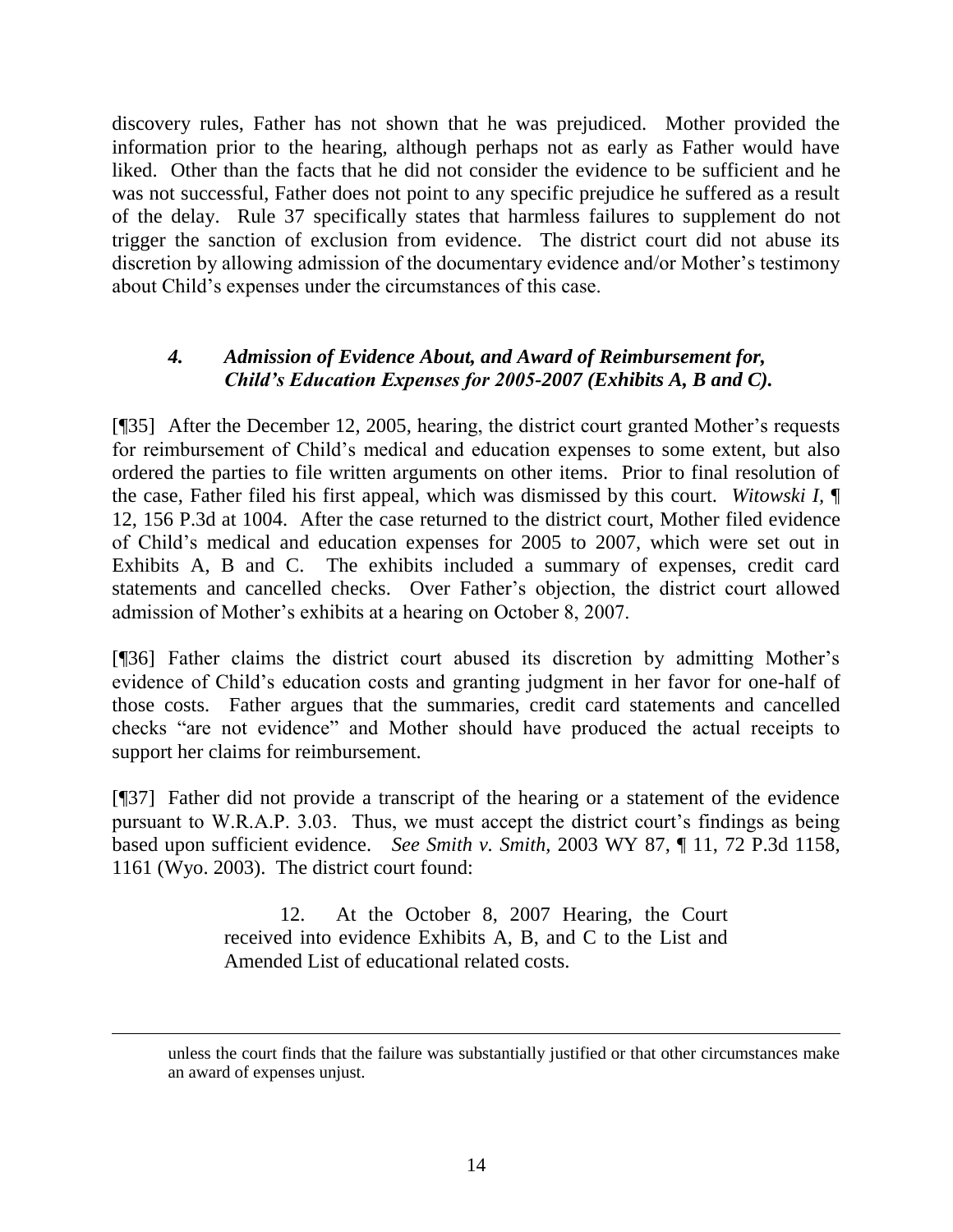13. [Mother] testified that the expenses listed by category in Exhibit A to her List and Amended List, and which items were supported by itemized Visa Card invoices (Exhibit B), and checks (Exhibit C) were all incurred as a result of the education of [Child], the daughter of the parties, while she was a full-time student at the University of Wyoming.

14. [Mother] also testified that she had paid these educational expenses and costs on behalf of [Child] while attending the University of Wyoming, either on-campus or in off-campus programs and internships.

15. The Court finds that in the Virginia Decree of Divorce, [Father] is responsible for the payment of one-half of these educational costs and expenses, and should be ordered to reimburse plaintiff in the following amounts, the Court finds these amounts to be reasonable for two school years as a full-time student (2005-2007):

|                | a. Lodging, $$10,196 \times 50\% =$        | \$5,098 |
|----------------|--------------------------------------------|---------|
|                | b. Food, $$8,711 \times 50\% =$            | \$4,355 |
|                | c. Utilities, $$1,690 \times 50\% =$       | \$845   |
|                | d. Educational Needs, \$3,074 x 50% =      | \$1,537 |
|                | e. Auto, $$2,436 \times 50\% =$            | \$1,218 |
|                | f. Clothing, $$4,473 \times 50\% =$        | \$2,236 |
|                | g. Grooming, $$1,313 \times 50\% =$        | \$656   |
|                | h. Apartment Misc., $$1,281 \times 50\% =$ | \$640   |
| i.             | Recreation, \$2,186 x 50% =                | \$1,093 |
| $\mathbf{i}$ . | Miscellaneous, $$1,393 \times 50\% =$      | \$696   |
|                | Total \$18,374.00                          |         |